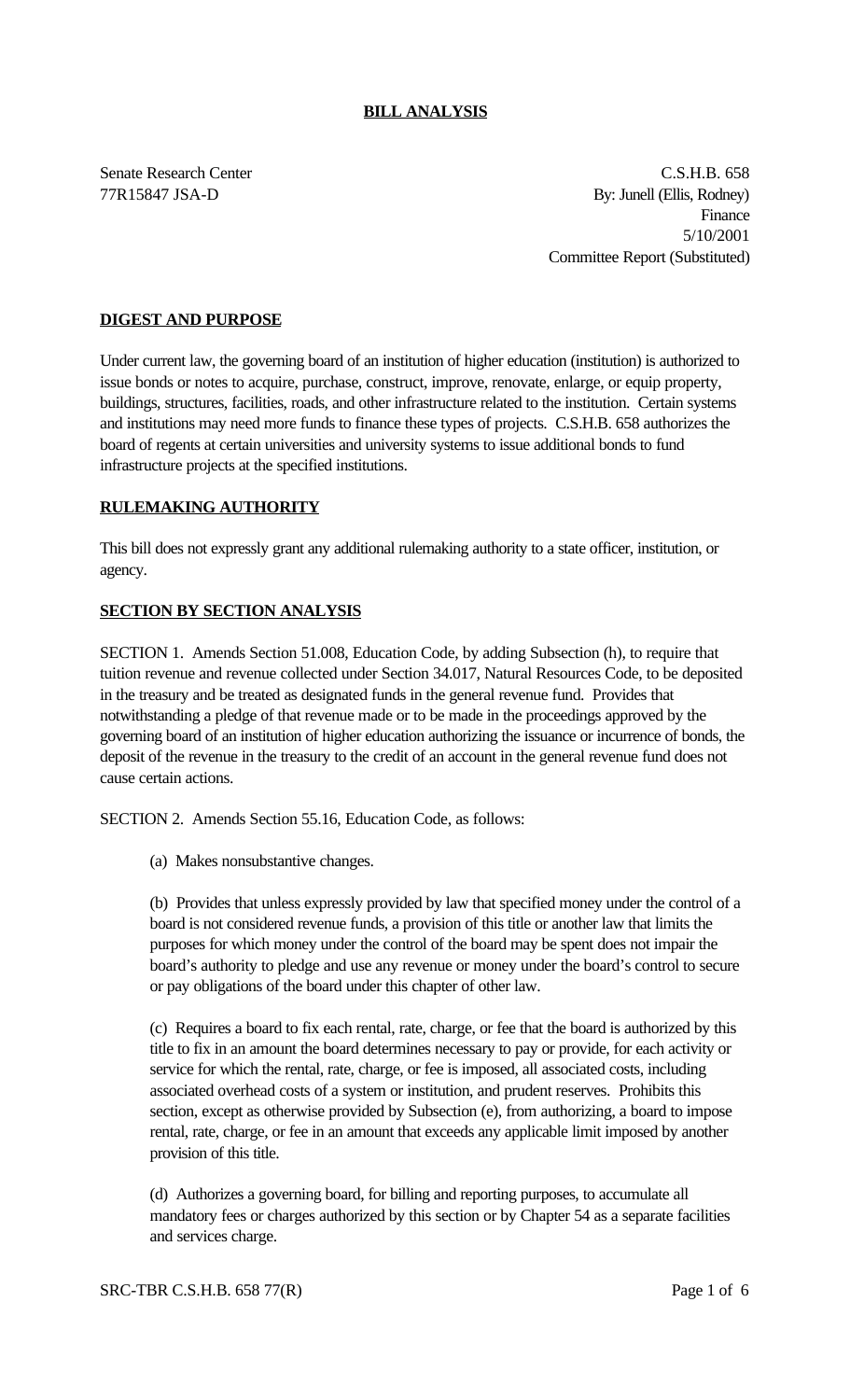SECTION 3. Amends Chapter 55B, Education Code, by adding Sections 55.1731, 55.1732, 55.1733, 55.1734, 55.1735, 55.17351, 55.1736, 55.1737, 55.1738, 55.1739, 55.17391, and 55.17392 as follows:

Sec. 55.1731. THE TEXAS A&M UNIVERSITY SYSTEM; ADDITIONAL BONDS. (a) Authorizes board of regents of The Texas A&M University System (board), that, in addition to the other authority granted by this subchapter, the to issue in accordance with this subchapter and in accordance with a systemwide revenue financing program adopted by the board bonds for specified institutions not to exceed specified aggregate principal amounts to finance projects specified.

(b) Authorizes the board to pledge irrevocably to the payment of those bonds all or any part of the revenue funds of an institution, branch, or entity of The Texas A&M University System, including student tuition charges. Prohibits the amount of a pledge made under this subsection from being reduced or abrogated while the bonds for which the pledge is made, or bonds issued to refund those bonds, are outstanding.

(c) Authorizes the board, if sufficient funds are not available to the board to meet its obligations under this section, to transfer funds among institutions, branches, and entities of The Texas A&M University System to ensure the most equitable and efficient allocation of available resources for each institution, branch, or entity to carry out its duties and purposes.

(d) Authorizes any portion of the proceeds of bonds authorized by this section for one or more specified projects at an institution that is not required for the specified projects to be used to renovate existing structures and facilities at the institution.

(e) Prohibits the bonds authorized by Subsection (a)(1)(D) for Prairie View A&M University from being issued before March 1, 2003.

Sec. 55.1732. THE UNIVERSITY OF TEXAS SYSTEM; ADDITIONAL BONDS. (a) Authorizes the board of regents of The University of Texas System (board), in addition to the other authority granted by this subchapter, to issue in accordance with this subchapter and in accordance with a systemwide revenue financing program adopted by the board bonds for specified institutions not to exceed aggregate principal amounts to finance projects specified.

(b) Authorizes the board to pledge irrevocably to the payment of those bonds all or any part of the revenue funds of an institution, branch, or entity of The University of Texas System, including student tuition charges. Prohibits the amount of a pledge made under this subsection from being reduced or abrogated while the bonds for which the pledge is made, or bonds issued to refund those bonds, are outstanding.

(c) Authorizes the board, if sufficient funds are not available to the board to meet its obligations under this section, to transfer funds among institutions, branches, and entities of The University of Texas System to ensure the most equitable and efficient allocation of available resources for each institution, branch, or entity to carry out its duties and purposes.

(d) Authorizes any portion of the proceeds of bonds authorized by this section for one or more specified projects at an institution that is not required for the specified projects to used to renovate existing structures and facilities at the institution.

Sec. 55.1733. THE UNIVERSITY OF HOUSTON SYSTEM; ADDITIONAL BONDS.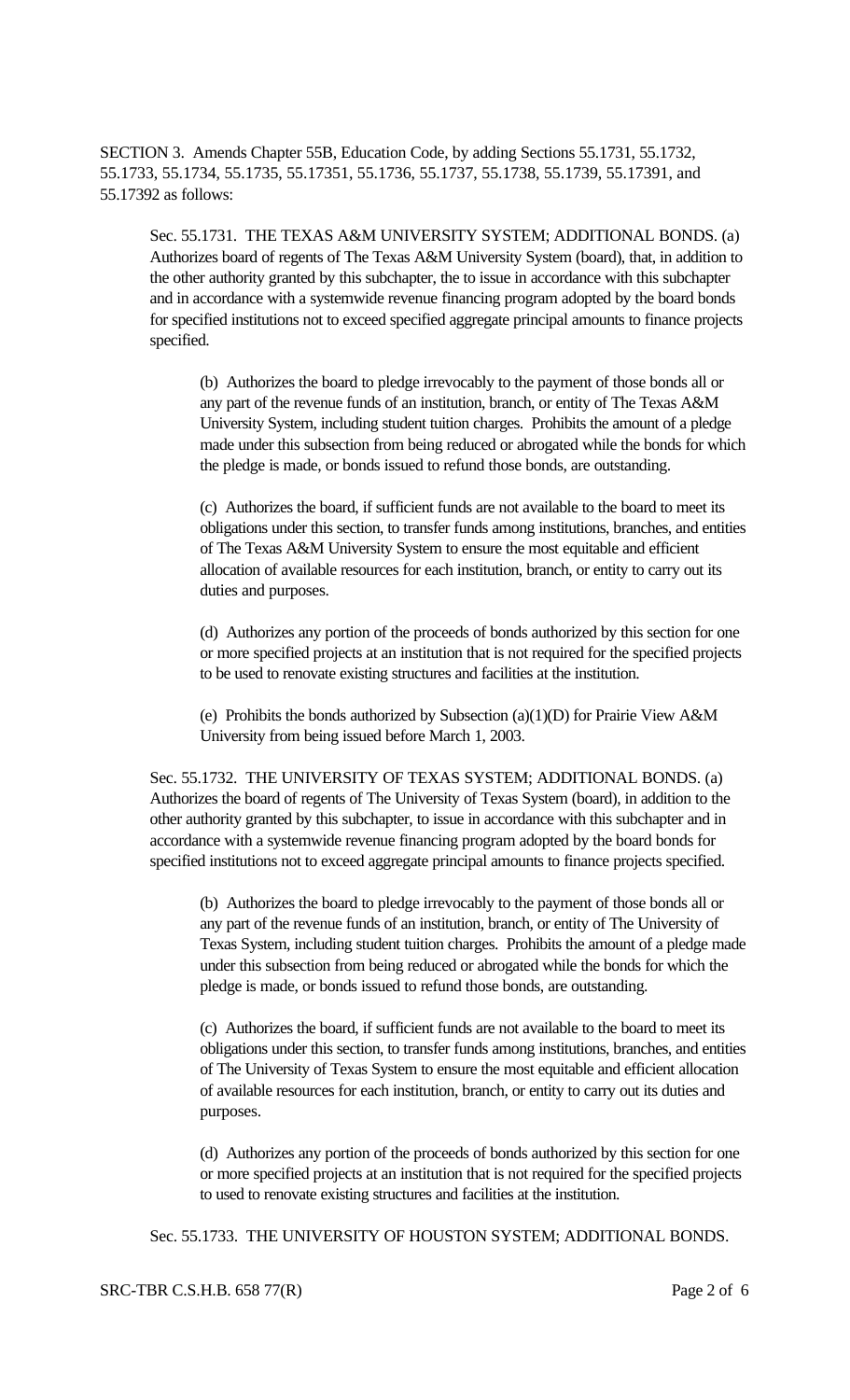(a) Authorizes the board of regents of the University of Houston System (board), in addition to the other authority granted by this subchapter, to issue in accordance with this subchapter and in accordance with a systemwide revenue financing program adopted by the board bonds for specified institutions not to exceed specified aggregate principal amounts to finance projects specified.

(b) Authorizes the board to pledge irrevocably to the payment of those bonds all or any part of the revenue funds of an institution, branch, or entity of the University of Houston System, including student tuition charges. Prohibits the amount of a pledge made under this subsection from being reduced or abrogated while the bonds for which the pledge is made, or bonds issued to refund those bonds, are outstanding.

(c) Authorizes the board, if sufficient funds are not available to the board to meet its obligations under this section, to transfer funds among institutions, branches, and entities of the University of Houston System to ensure the most equitable and efficient allocation of available resources for each institution, branch, or entity to carry out its duties and purposes.

(d) Authorizes any portion of the proceeds of bonds authorized by this section for one or more specified projects at an institution that is not required for the specified projects to be used to renovate existing structures and facilities at the institution.

Sec. 55.1734. TEXAS STATE UNIVERSITY SYSTEM; ADDITIONAL BONDS. (a) Authorizes the board of regents of the Texas State University System (board) in addition to the other authority granted by this subchapter, to issue in accordance with this subchapter and in accordance with a systemwide revenue financing program adopted by the board bonds for the following specified institutions not to exceed the following specified aggregate principal amounts to finance projects specified.

(b) Authorizes the board to pledge irrevocably to the payment of those bonds all or any part of the revenue funds of an institution, branch, or entity of the Texas State University System, including student tuition charges. Prohibits the amount of a pledge made under this subsection from being reduced or abrogated while the bonds for which the pledge is made, or bonds issued to refund those bonds, are outstanding.

(c) Authorizes the board, if sufficient funds are not available to the board to meet its obligations under this section, to transfer funds among institutions, branches, and entities of the Texas State University System to ensure the most equitable and efficient allocation of available resources for each institution, branch, or entity to carry out its duties and purposes.

(d) Authorizes that any portion of the proceeds of bonds authorized by this section for one or more specified projects at an institution that is not required for the specified projects to be used to renovate existing structures and facilities at the institution.

Sec. 55.1735. UNIVERSITY OF NORTH TEXAS SYSTEM; ADDITIONAL BONDS. (a) Authorizes the board of regents of the University of North Texas System (board), in addition to the other authority granted by this subchapter, to issue in accordance with this subchapter and in accordance with a systemwide revenue financing program adopted by the board bonds for the following specified institutions not to exceed the following specified aggregate principal amounts to finance projects specified.

(b) Authorizes the board to pledge irrevocably to the payment of those bonds all or any part of the revenue funds of the University of North Texas or the University of North Texas Health Science Center at Fort Worth, including student tuition charges.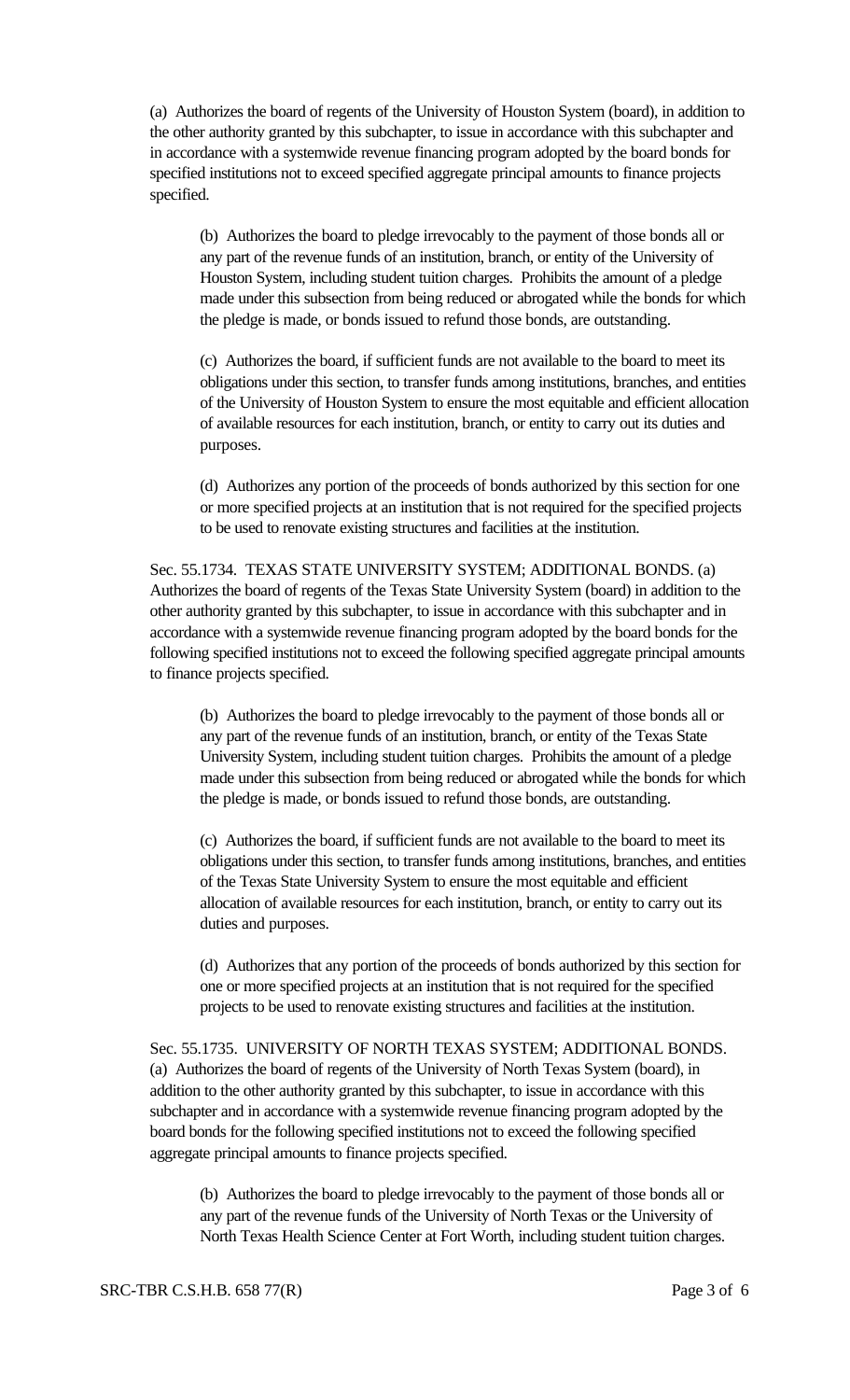Prohibits the amount of a pledge made under this subsection from being reduced or abrogated while the bonds for which the pledge is made, or bonds issued to refund those bonds, are outstanding.

(c) Authorizes that if sufficient funds are not available to the board to meet its obligations under this section, the board may transfer funds between the University of North Texas and the University of North Texas Health Science Center at Fort Worth to ensure the most equitable and efficient allocation of available resources for the University of North Texas and the University of North Texas Health Science Center at Fort Worth to carry out their duties and purposes.

(d) Authorizes any portion of the proceeds of bonds authorized by this section for one or more specified projects at an institution that is not required for the specified projects to be used to renovate existing structures and facilities at the institution.

Sec. 55.17351. UNIVERSITY OF NORTH TEXAS AT DALLAS. (a) Authorizes the board of regents of the University of North Texas, not earlier than September 1, 2003, to acquire, purchase, construct, improve, renovate, enlarge, or equip property, buildings, structures, facilities, roads, or related infrastructure for the University of North Texas at Dallas that would be financed by the issuance of bonds in accordance with this subchapter in the aggregate principal amount not to exceed \$27 million for the University of North Texas as Dallas, with the proceeds of the bonds to be used in a manner consistent with Chapter 105I.

(b) Authorizes the board to pledge irrevocably to the payment of those bonds all or any part of the revenue funds the University of North Texas at Dallas, including student tuition charges. Prohibits the amount of a pledge made under this subsection from being reduced or abrogated while the bonds for which the pledge is made, or bonds issued to refund those bonds, are outstanding.

(c) Authorizes the board, if sufficient funds are not available to the board to meet its obligations under this section, to transfer funds between the University of North Texas, University of North Texas at Dallas, and the University of North Texas Health Science Center at Fort Worth to ensure the most equitable and efficient allocation of available resources for the University of North Texas, the University of North Texas at Dallas, and the University of North Texas Health Science Center at Fort Worth to carry out their duties and purposes.

Sec. 55.1736. TEXAS WOMAN'S UNIVERSITY. (a) Authorizes the board of regents of Texas Woman's University (board) in addition to the other authority granted by this subchapter, to issue bonds in accordance with this subchapter in the aggregate principal amount not to exceed \$27,315,000 to finance the renovation of academic and administrative buildings at Texas Woman's University.

(b) Authorizes the board to pledge irrevocably to the payment of those bonds all or any part of the revenue funds of Texas Woman's University, including student tuition charges. Prohibits the amount of a pledge made under this subsection from being reduced or abrogated while the bonds for which the pledge is made, or bonds issued to refund those bonds, are outstanding.

(c) Authorizes any portion of the proceeds of bonds authorized by this section for one or more specified projects that is not required for the specified projects to be used to renovate existing structures and facilities at the institution.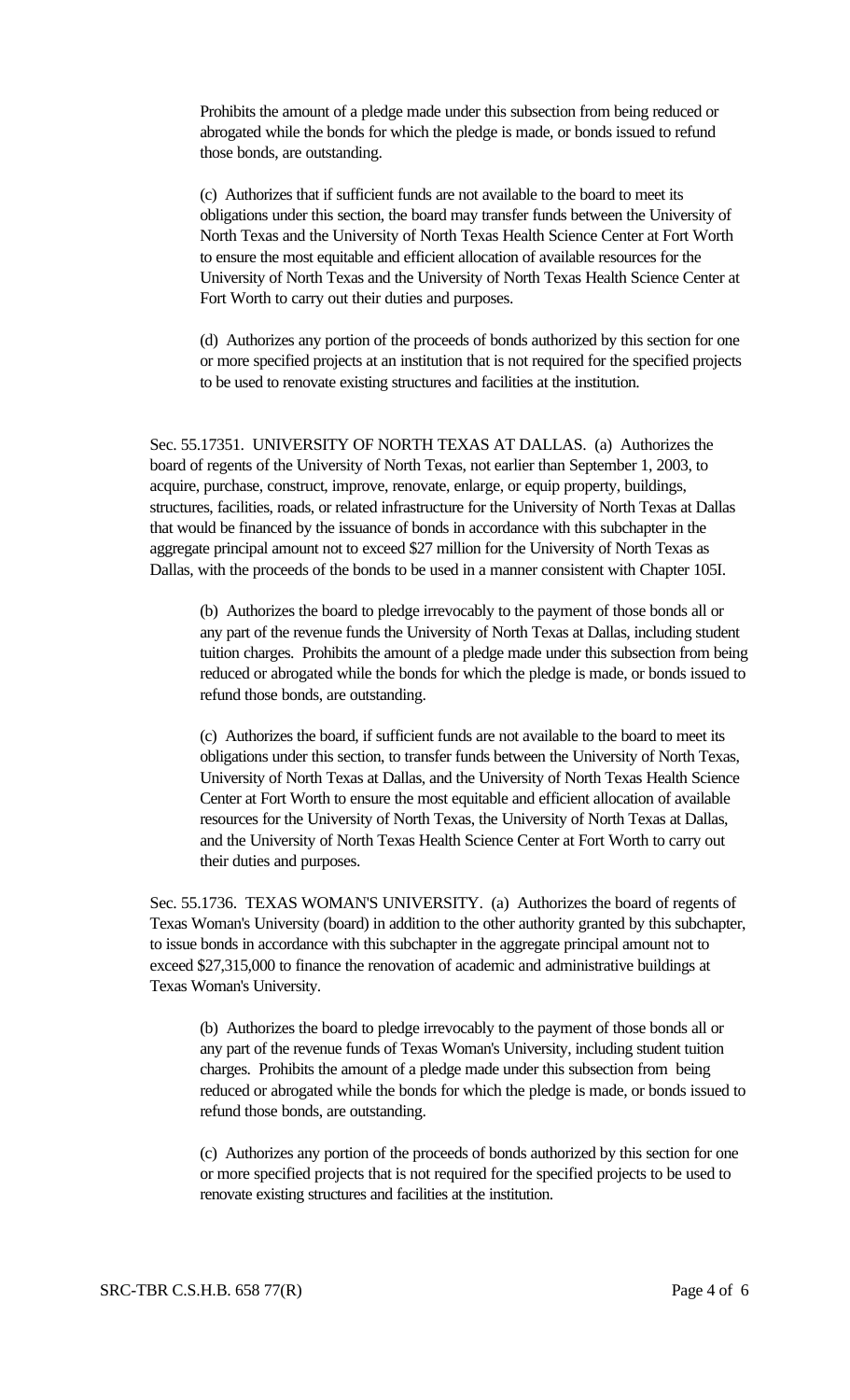Sec. 55.1737. MIDWESTERN STATE UNIVERSITY; ADDITIONAL BONDS. (a) Authorizes the board of regents of Midwestern State University (board), in addition to the other authority granted by this subchapter, to issue in accordance with this subchapter bonds not to exceed specified aggregate principal amounts to finance specified projects at Midwestern State University.

(b) Authorizes the board to pledge irrevocably to the payment of those bonds all or any part of the revenue funds of Midwestern State University, including student tuition charges. Prohibits the amount of a pledge made under this subsection from being reduced or abrogated while the bonds for which the pledge is made, or bonds issued to refund those bonds, are outstanding.

(c) Authorizes any portion of the proceeds of bonds authorized by this section for one or more specified projects that is not required for the specified projects to used to renovate existing structures and facilities at the institution.

Sec. 55.1738. STEPHEN F. AUSTIN STATE UNIVERSITY. (a) Authorizes the board of regents of Stephen F. Austin State University (board), in addition to the other authority granted by this subchapter, to issue in accordance with this subchapter bonds not to exceed specified aggregate principal amounts to finance specified projects at Stephen F. Austin State University.

(b) Authorizes the board to pledge irrevocably to the payment of those bonds all or any part of the revenue funds of Stephen F. Austin State University, including student tuition charges. Prohibits the amount of a pledge made under this subsection from being reduced or abrogated while the bonds for which the pledge is made, or bonds issued to refund those bonds, are outstanding.

(c) Authorizes any portion of the proceeds of bonds authorized by this section for one or more specified projects that is not required for the specified projects may be used to renovate existing structures and facilities at the institution.

Sec. 55.1739. TEXAS TECH UNIVERSITY SYSTEM; ADDITIONAL BONDS. (a) Authorizes the board of regents of the Texas Tech University System (board), in addition to the other authority granted by this subchapter, to issue in accordance with this subchapter and in accordance with a systemwide revenue financing program adopted by the board bonds for specified institutions not to exceed specified aggregate principal amounts for projects specified.

(b) Authorizes the board to pledge irrevocably to the payment of those bonds all or any part of the revenue funds of Texas Tech University or the Texas Tech University Health Sciences Center, including student tuition charges. Prohibits the amount of a pledge made under this subsection from being reduced or abrogated while the bonds for which the pledge is made, or bonds issued to refund those bonds, are outstanding.

(c) Authorizes that, if sufficient funds are not available to the board to meet its obligations under this section, the board to transfer funds between Texas Tech University and the Texas Tech University Health Sciences Center to ensure the most equitable and efficient allocation of available resources for Texas Tech University and the Texas Tech University Health Sciences Center to carry out their duties and purposes.

(d) Authorizes any portion of the proceeds of bonds authorized by this section for one or more specified projects at an institution that is not required for the specified projects to be used to renovate existing structures and facilities at the institution.